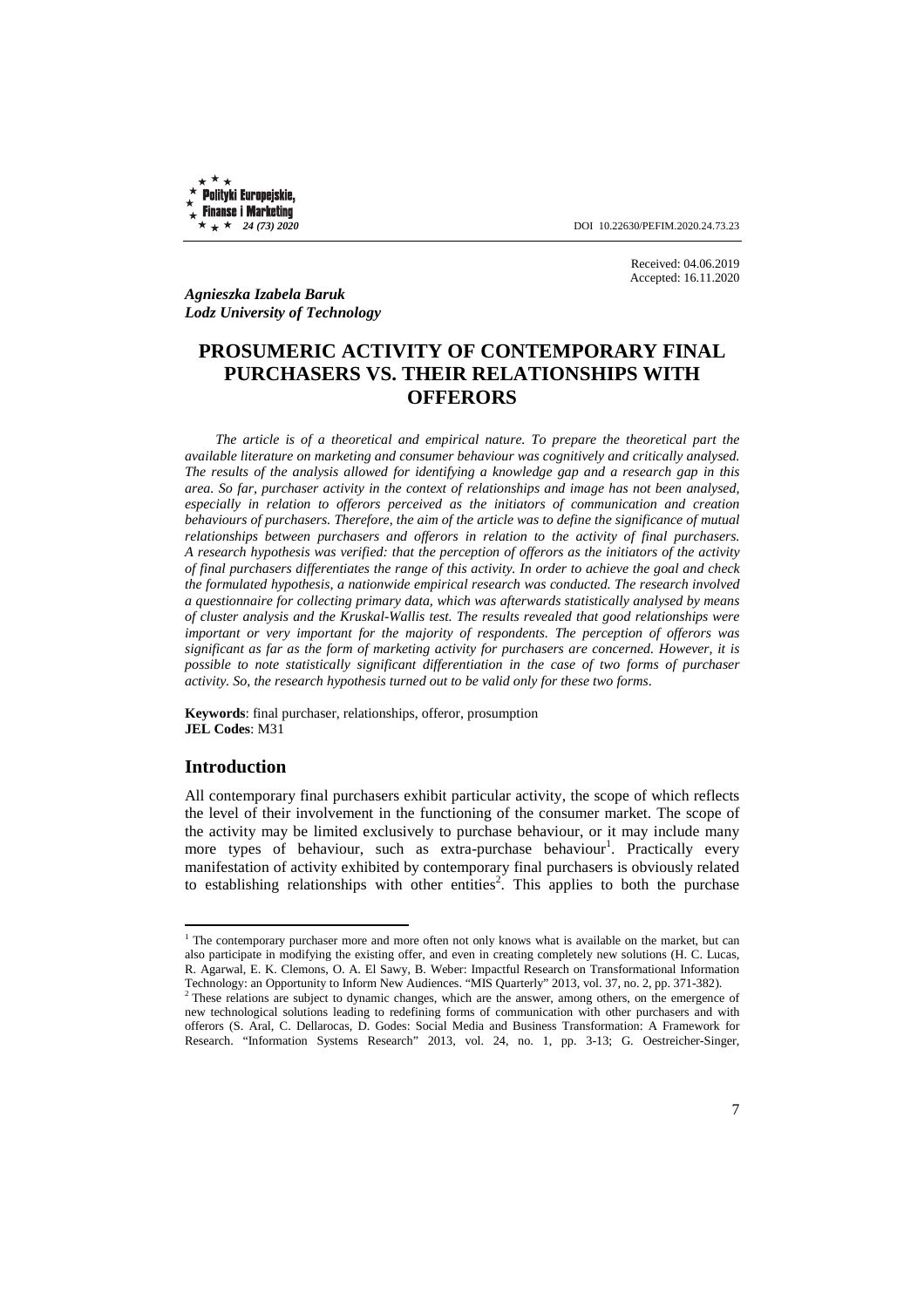activity dominating in the behaviours undertaken by the so-called passive, or traditional buyers, as well as extra-purchase activity (including communication and creativity) manifested by the so-called active buyers, or prosumers<sup>3</sup>.

Obviously, the nature of those relationships, their duration and strength result from the specificity of a particular behaviour. In the case of single purchase behaviour, the relationships are definitely shorter and weaker than in the case of repeatable purchase behaviour, while extra-purchase behaviour usually requires much longer and stronger relationships established with other purchasers and with offerors. This is particularly evident in relation to creation behaviours, which consist in the mutual co-creation of specific elements of a marketing offer, although communication behaviours are frequently accompanied by more lasting relationships with other entities in comparison with the relationships established when purchasing products of a particular offeror.

It should be emphasized that the changes in the scope of behaviours displayed by contemporary final purchasers lead to a change in the nature of relationships with other entities, in particular with offerors. The increasing departure from exclusively or mainly purchase behaviours for the simultaneous involvement in the transmission and acquisition of opinions, as well as in the creation of various elements of an offer reflects a clear increase in the market awareness of purchasers<sup>4</sup>, who want to build relationships with offerors on a different basis.

The formation of relationships by offerors, who have always been a more active party, is more and more frequently insufficient for purchasers. Not only do purchasers display an increasing openness towards active participation in various marketing activities of offerors, but in practice they actually get involved in those activities and even initiate them. This leads to relationships being established between purchasers and offerors even at the initial stages of the marketing process, including the stage of product creation. It can be said that mutual relationships are an integral component of the entire marketing process, and the act of establishing a relationship is frequently a stimulus to start the process. The traditional approach to the role fulfilled by a purchaser, within which a relationship with an offeror was established as late as at the purchase stage, is no longer valid for contemporary active purchasers. The expectations of active purchasers concern not only particular product features<sup>5</sup> and extra-product elements of an offer, but also a market role fulfilled. An active fulfilment of a market role allows purchasers to

l

L. Zalmanson, Content or Community? A Digital Business Strategy for Content Providers in the Social Age, "MIS Quarterly" 2013, vol. 37, no. 2, pp. 591-616).

<sup>&</sup>lt;sup>3</sup> Prosumers' extensive marketing activity is a determinant of a new stage of marketing development, referred to as the prosumption era (G. Ritzer, P. Dean, N. Jurgenson: The Coming Age of the Prosumer. "American Behavioral Scientist" 2012, vol. 56, no. 4, pp. 379-398).

<sup>&</sup>lt;sup>4</sup> The increase is closely related to the fundamental cultural changes characterising social development, which do not only influence the lifestyle and the way of human thinking (as mentioned, among others, by A. Grubor, D. Marić: Contemporary consumer in the global environment. CBU International Conference on Innovation, Technology Transfer and Education, March 25-27, 2015, Prague, pp. 28-36), but at the same time are the result of an increasing activity in various spheres of life.<br><sup>5</sup> The literature emphasizes, first of all, the fact the

The literature emphasizes, first of all, the fact that the participation of purchasers in the creation of products increases the probability of achieving market success (among others, R. Martínez-Cañas, P. Ruiz-Palomino, J. Linuesa-Langreo, J. J. Blázquez-Resino: Consumer Participation in Co-creation: An Enlightening Model of Causes and Effects Based on Ethical Values and Transcendent Motives. "Frontiers in Psychology" 2016, vol. 7, pp. 1-17); however, this also concerns other, i.e. extra-purchase elements of an offer.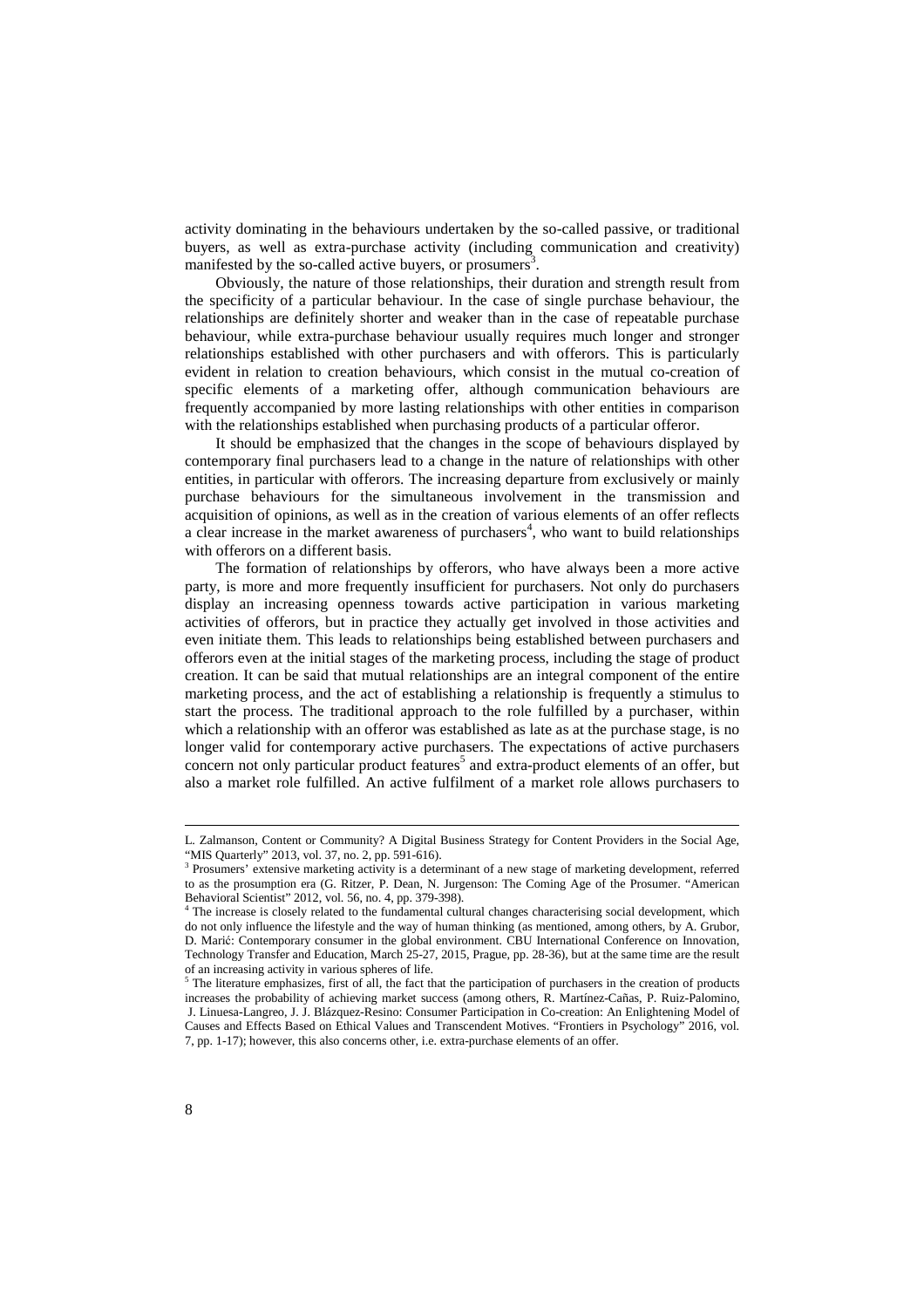meet numerous needs<sup>6</sup>, often bringing much greater satisfaction than the purchase itself and the use of a particular product.

Obviously, building and maintaining relationships which meet purchaser expectations does not only depend on the openness of purchasers to mutual contact, but also requires an open attitude of offerors<sup>7</sup> (in the case of forming relationships with offerors) or other purchasers (in the case of forming inter-purchase relationships). It is possible to talk about good relationships if both parties notice valuable co-operators in each other, treating each other as partners. Thus, it can be stated that establishing symmetrical relationships allows for mutually beneficial cooperation, whereas any asymmetry<sup>8</sup> in mutual relationships may arouse dissonance, which results in perceiving the other party in a negative light.

As can be seen, relationship aspects are closely connected not only with purchaser activity, but also with image. It can be assumed that, on the one hand, positive perception of an offeror favours a stronger relationship established by, for example, increasing the scope and degree of purchaser activity. And on the other hand, establishing mutual contact results in a particular perception of an offeror, and thus leads to co-creation of the offeror's image.

It should be highlighted that marketing activity of final purchasers has rather not been analysed in the context of relationships with other entities, including offerors. Those aspects have not been examined along with the perception of offerors as initiators of purchaser activity. Purchaser behaviours have been considered in the following contexts: the stages of the purchase process<sup>9</sup>; the scope of purchase activity<sup>10</sup> or

l

<sup>&</sup>lt;sup>6</sup> The needs include the need to share their knowledge, which results in purchasers' influence on the activities of offerors and the effects of those activities. The influence does not concern only product features, which, among others, was mentioned by E. Niemba and M. Eisenbardt (E. Ziemba, M. Eisenbardt: The ways of prosumers' knowledge sharing with organizations. "Interdisciplinary Journal of Information, Knowledge and Management" 2018, vol. 13, pp. 95-115), but also other elements of a marketing offer.

<sup>&</sup>lt;sup>7</sup> It is true that many offerors make an attempt (at least declaratively) to improve relationships with customers, e.g. through the use of Internet technology (P. Setia, V. Venkatesh, S. Joglekar: Leveraging Digital Technologies: How Information Quality Leads to Localized Capabilities and Customer Service Performance. "MIS Quarterly" 2013, vol. 37, no. 2, pp. 565-590; A. M. Hansen, P. Kraemmergaard, L. Mathiassen: Rapid Adaptation in Digital Transformation: a Participatory Process for Engaging IS and Business Leaders. "MIS Quarterly Executive" 2011, vol. 10, no 4, pp.175-185), yet they often fail to increase the level of interaction with purchasers. Offerors still have little knowledge about purchasers' expectations concerning mutual contact (E. Piccinini, R. W. Gregory, L. M. Kolbe: Changes in the Producer-Consumer Relationship -

Towards Digital Transformation. 12th International Conference on Wirtschaftsinformatik, March 4-6 2015, Osnabrück, Germany, https://www.researchgate.net/publication/277325460 (accessed: 02.02.2019)).

<sup>8</sup> Unfortunately, in practice, such asymmetry is frequently very considerable, for example with regard to the scope of information available to purchasers and offerors. Purchasers often have incomplete information (F. Zecca, N. Rastorgueva: Trends and Perspectives of the Information Asymmetry Between Consumers and Italian Traditional Food Producers. "Recent Patents on Food, Nutrition & Agriculture" 2016, vol. 8, no. 1, 19-24), which makes it difficult for them to make market decisions and prevents them from fulfilling the role of authentic partners of offerors, who make an unjustified assumption that it is easier to shape the attitudes and behaviour of unwitting purchasers.

<sup>&</sup>lt;sup>9</sup> For example, they were analysed in relation to the decisions taken by purchasers (S. Gensler, P. C. Verhoef, M. Bohm: Understanding consumers' multichannel choices across the different stages of the buying process. "Marketing Letter" 2012, vol. 23, pp. 967-1003).

<sup>&</sup>lt;sup>10</sup> For example, it was analysed in relation to purchase orientation (P. Chatterjee: Multiple channel and cross channel shopping behavior: role of consumer shopping orientations. "Marketing Intelligence & Planning" 2010, vol. 28, iss. 1, pp. 9-24).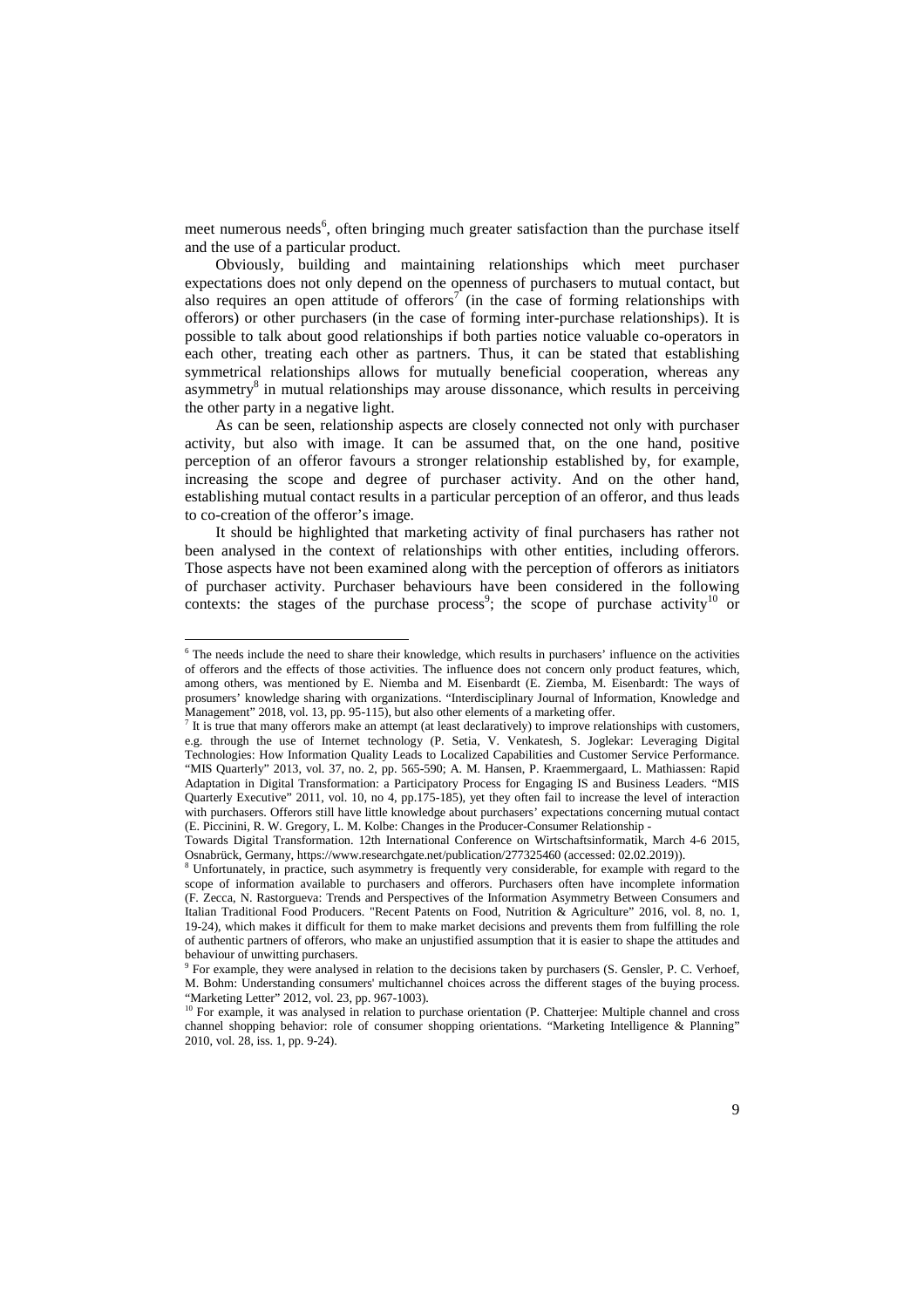prosumer activity<sup>11</sup>; the determinants of purchase behaviour<sup>12</sup>; behavioural loyalty<sup>13</sup>; the participation in the cooperative system<sup>14</sup>; etc. Thus, there is a knowledge gap and a research gap in this area.

Therefore, this article aims to determine the significance of mutual relationships between purchasers and offerors with regard to the activity of final purchasers. In order to accomplish the goal, the following research hypothesis was verified: the perception of offerors as the initiators of final purchaser activity differentiates the scope of this activity.

### **General characteristics of the research**

In order to achieve the research goal and to verify the formulated hypothesis, primary research was conducted using the survey method. The primary research was implemented as part of the research project 2013/11 / B / HS4 / 00430 financed by the National Science Center. The proper research was conducted in the third quarter of 2015 among 1200 respondents representing Polish adult final purchasers. A number of 1012 correctly completed questionnaires were qualified for statistical analysis. Within the study population, 61% were women. Non-random selection of the test sample was applied<sup>15</sup>. The research was direct in nature, requiring an interviewer's personal contact with the respondents. This made it possible to obtain a high return rate of completed questionnaires.

The primary data collected during the surveys were used in the further stages of the research process involving statistical analysis conducted by means of cluster analysis and the Kruskal-Wallis test (KW).

Cluster analysis is a method used to extract subgroups of objects or variables based on the similarity between them. The cluster analysis that was applied allowed combining into one focus those variables that co-existed and therefore were correlated with each other.

As a result of the cluster analysis that was applied, a diagram was obtained presenting the distance between the grouped objects (variables). The diagram made it possible to group the objects (variables) into ever larger sets (clusters) using a certain Į

<sup>&</sup>lt;sup>11</sup> For example, it was analysed through the prism of the kinds of prosumer activity (M.-A. Dujarier:The activity of consumer: Strengthening, transforming, or contesting capitalism? "The Sociological Quarterly" 2015, no. 56, pp. 460-471).

<sup>&</sup>lt;sup>12</sup> For example, the influence of the following determinants was analysed: social media (F. Yogesh, M. Yesha: Effect of social media on purchase decision. "Pacific Business Review International" 2014, vol. 6, iss. 11, pp. 45-51); the gender of purchasers (M. Lipowski, M. Angowski: Gender and Consumer Behavior in Distribution Channels of Services. "International Journal of Synergy and Research" 2016, vol. 5, pp. 45-58), etc.

<sup>&</sup>lt;sup>13</sup> For example, the relationships between purchasers and offerors were analysed during the purchasing process (R. Leahy: Relationships in fast moving consumer goods markets: The consumers' perspective. "European Journal of Marketing" 2011, vol. 45, no. 4, pp. 651-672).

<sup>&</sup>lt;sup>14</sup> For example, such systems were analysed between producers and consumers on the food market (M. R. Darolt, C. Lamine, A. Brandenburg, M. De Cléofas Faggion Alencar, L. S. Abreu: Alternative food networks and new producer-consumer relations in France and in Brazil. "Ambiente & Sociedade" 2016, vol. XIX, no. 2, pp. 1-22; D. Maye: Moving Alternative Food Networks beyond the Niche. "International Journal of Sociology of Agriculture and Food" 2013, vol. 20, no. 3, pp. 383-389).

<sup>&</sup>lt;sup>15</sup> According to M. Szreder (M. Szreder: Losowe i nielosowe próby w badaniach statystycznych. "Przegląd Statystyczny" 2010, no. 4, pp. 168-174), it is not always necessary to apply random selection; moreover, nonrandom selection can more and more often be treated as an opportunity for the researcher.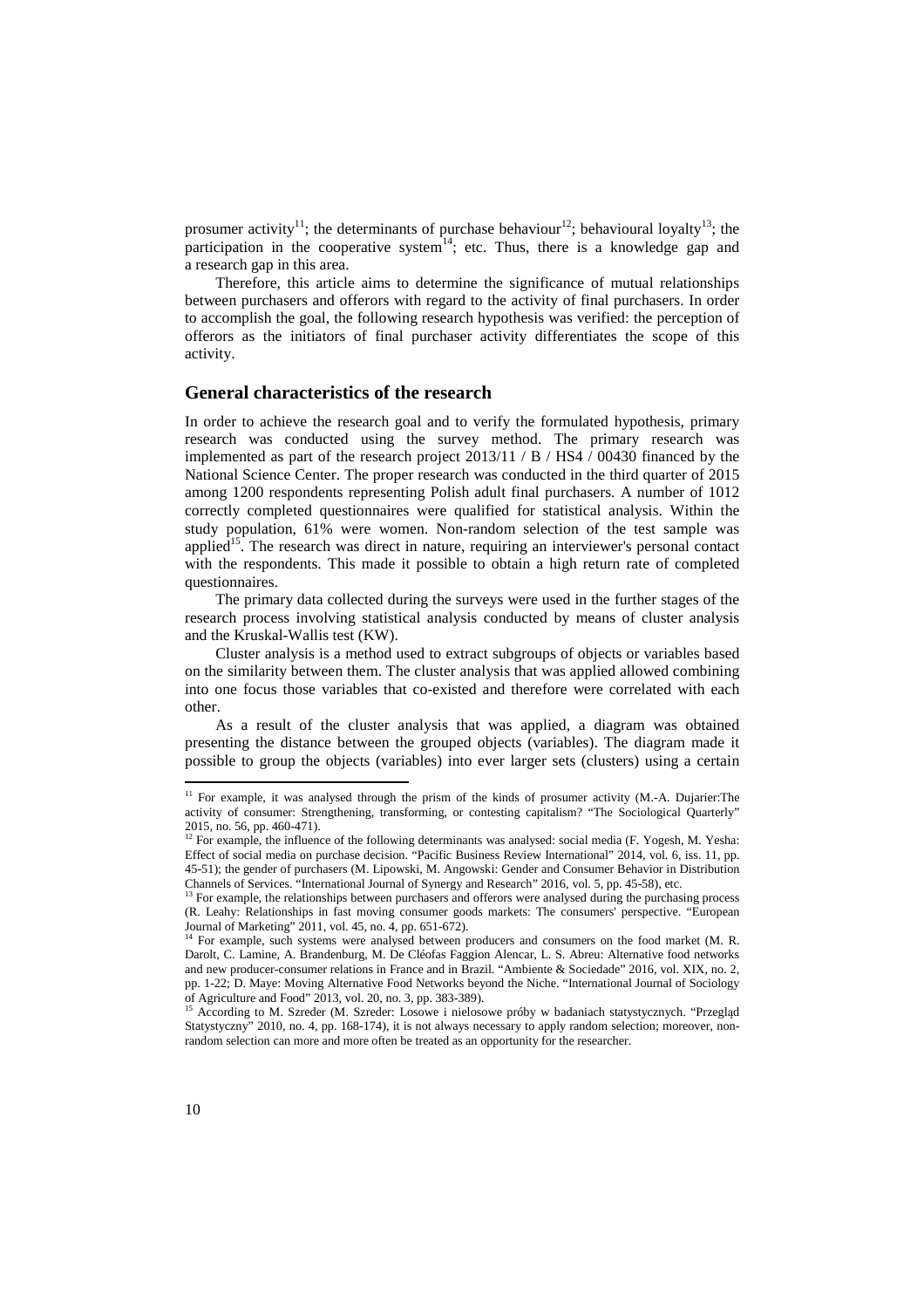measure of similarity or distance. A typical result of such type of grouping is a hierarchical tree<sup>16</sup>, which was interpreted starting from the objects creating their own group. By lowering the threshold, which decided about assigning two or more objects into the same cluster, more and more objects were linked together and aggregated into increasingly larger clusters, which were more and more different from each other. At the final stage of the analysis, all objects were combined $1^7$ .

The Kruskal-Wallis test allows finding an answer, whether the diversity in terms of separating individual groups (e. g. respondents' opinions) is statistically significant enough to say that the respondents' opinion determined by the analyzed response is significantly different. The Kruskal-Wallis test is a non-parametric equivalent of  $ANOVA<sup>18</sup>$ . It consists of checking whether the number of independent results from a group comes from the same population or from a population with the same median. Individual samples do not have to be of the same number. The input data is an n-element statistical sample divided into 'k' of disjointed groups with numbers ranging from n1 to nk. The statistical analysis was performed using the Statistica 8.0 package.

### **The results of the research**

 $\overline{a}$ 

Based on the considerations presented in the first part of this article, it can be assumed that the marketing activity of contemporary purchasers should be considered in a specific context, paying particular attention to the context of relationships. Every manifestation of marketing activity is connected with the necessity to establish relationships with other entities, in particular with offerors. Therefore, the respondents were supposed to assess the importance of good relationships with offerors. The assessment was performed on a four-level Likert scale, in which a rating of 4 meant that the relationships were very important; a rating of  $3$  – important; a rating of  $2$  – not important; and a rating of  $1$  – the relationships were completely unimportant.

As the researchs shows, the majority of respondents believed that relationships were at least important with all the three groups of offerors (Table 1). It is worth noting that the smallest percentage of such indications in relation to the total number of respondents occurred in the case of relationships with producers, whereas the relatively highest percentage occurred in the case of relationships with service providers, although the percentage was very close to the percentage of responses indicating the attribution of large or very large significance to relationships with traders. This may have resulted from the specifics of individual groups of offerors; on a daily basis, final purchasers have relatively less frequent personal contact with producers than with traders and service providers. The values of average ratings obtained for each group of offerors confirm the aforementioned hierarchy of relationships with offerors, reflecting the significance of the relationships for the respondents. However, it should be emphasized that those values were similar, not exceeding the limit of 3.00 for any of the three groups of offerors.

<sup>&</sup>lt;sup>16</sup> E. Pastuchova, S. Vaclavıkova: Cluster analysis - data mining technique for discovering natural groupings in the data. "Journal of Electrical Engineering" 2013, vol. 64, no. 2, pp. 128-131.

<sup>&</sup>lt;sup>17</sup> G. A. Churchill: Badania marketingowe. Podstawy metodologiczne. Wydawnictwo Naukowe PWN, Warszawa 2002, pp. 827-851.<br><sup>18</sup> http://www.statystyka.az.pl/test-anova-kruskala-wallisa.php (accessed: 07.01.2019).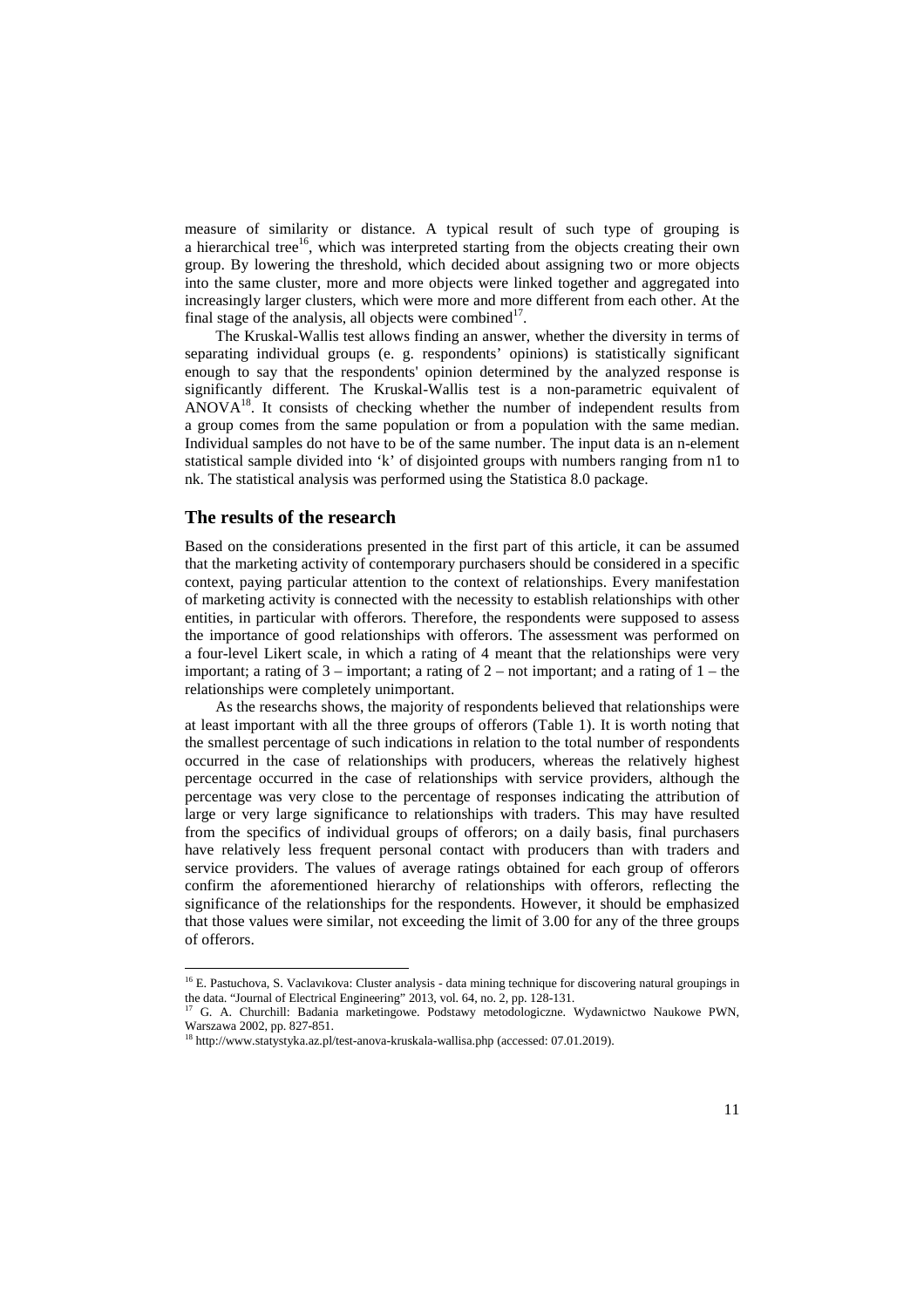The results of the research indicate that the majority of respondents negatively assessed offerors' activities connected with encouraging purchasers to participate in creating a marketing offer. 68.9% of the respondents stated that offerors inefficiently encourage purchasers to such cooperation. It is worth adding that offerors were perceived the relatively worst by people over the age of 56 and by people below the age of 30. Thus, it can be noted that although the majority of respondents assessed good relationships with offerors as at least important, they did not perceive offerors as an inspiration for purchaser activity.

**Table 1.** Respondents' indications regarding the significance of relationships with offerors due to the perception of offerors regarding their effective encouragement of purchasers to cooperate (in %)

| The analysed relationships |                        | <b>Effective encouragement</b><br>of purchasers to cooperate |      | <b>Total indications</b> |              |                |
|----------------------------|------------------------|--------------------------------------------------------------|------|--------------------------|--------------|----------------|
|                            |                        | ves                                                          | no   | $\frac{6}{9}$            | <b>Total</b> | Average rating |
| with producers             | completely unimportant | 7.0                                                          | 7.9  | 7.6                      | 41.1         |                |
|                            | of little importance   | 28.6                                                         | 35.7 | 33.5                     |              |                |
|                            | important              | 47.3                                                         | 40.5 | 42.6                     | 58.9         | 2.67           |
|                            | very important         | 17.1                                                         | 15.9 | 16.3                     |              |                |
| with traders               | completely unimportant | 3.8                                                          | 4.4  | 4.2                      | 28.0         |                |
|                            | of little importance   | 23.5                                                         | 23.9 | 23.8                     |              |                |
|                            | important              | 48.6                                                         | 50.6 | 50.0                     | 72.0         | 2.89           |
|                            | very important         | 24.1                                                         | 21.1 | 22.0                     |              |                |
| with service<br>providers  | completely unimportant | 4.1                                                          | 5.4  | 5.0                      | 27.8         |                |
|                            | of little importance   | 26.7                                                         | 20.9 | 22.8                     |              |                |
|                            | important              | 50.2                                                         | 42.7 | 45.0                     | 72.2         | 2.94           |
|                            | very important         | 19.0                                                         | 30.9 | 27.2                     |              |                |

Source: author's own study based on the research conducted.

Analyzing the percentage of indications among the respondents who perceived offerors as effective initiators of purchaser activity and the percentage of indications among the respondents who unfavourably perceived offerors in this role, it can be noticed that the greatest differences occurred in the assessment of the significance of relationships with service providers (Table 1). This was especially evident in relation to opinions of the great significance of mutual relationships. The difference in this case amounted to as much as 11.9%. However, the respondents who negatively perceived service providers as the initiators of purchaser activity attributed greater importance to relationships with this group of offerors than the respondents who positively perceived service providers in this role. This may arouse astonishment, especially that in the case of the other two groups of offerors – producers and traders – it can be noticed that the respondents who believed that offerors effectively encourage purchasers to cooperate, attributed a great importance to good mutual relationships more frequently than the respondents who do not have a flattering opinion about offerors, which seems much more logical. Perhaps the apparently counter-logical result regarding the assessment of the significance of relationships with service providers results from the fact that respondents noticed the possibility of the mutual creation of an offer with regard to traders and manufacturers rather than service providers. Obviously, this assumption requires further analysis, which, however, did not fall within the material scope of this article.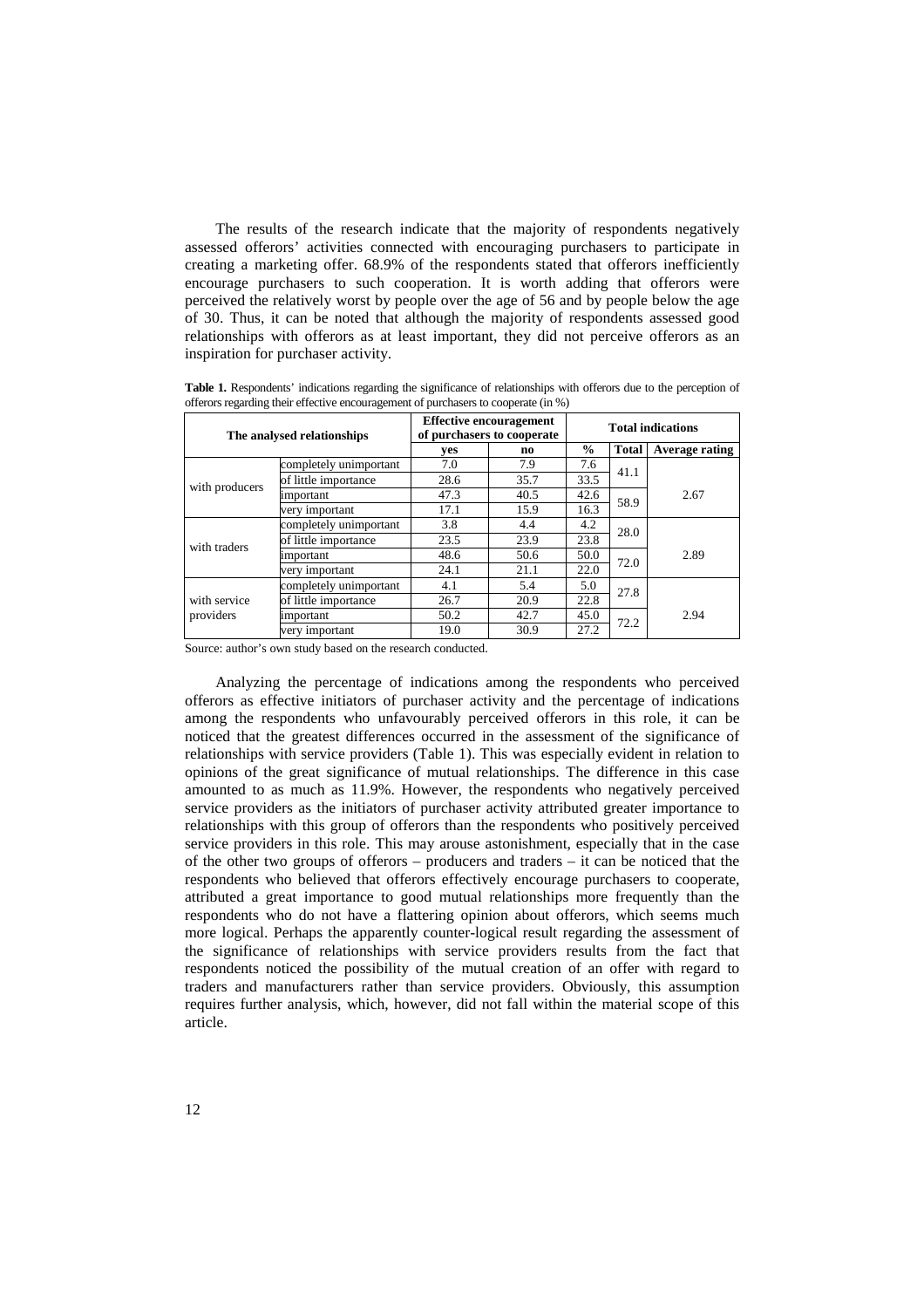It should also be added that for each of the three groups of offerors, the relatively smallest number of respondents considered mutual relationships to be totally unimportant (less than every tenth respondent). In each case, this opinion was slightly more frequently indicated by the respondents who negatively perceived offerors as compared to the respondents with positive opinions about offerors. The relatively highest percentage of respondents considered mutual relationships to be completely unimportant in the case of producers, which confirms the conclusions drawn above. However, it is worrying that among the respondents there were people who did not notice any significance of mutual relationships with offerors, as it makes it difficult to display any extra-purchase activity, and may even hinder satisfactory purchase behaviours, which also require an interaction with offerors.



where: a - I express my opinions about products I use via the Internet (e.g. on the online forum or on the store's website), but I do not contact the producer directly; b - I express my opinions about products I use without using the Internet (to friends / family, or directly in the store, etc.), but I do not contact the producer directly; c - I add comments about the products I use to other consumers' opinions in the Internet; d - I get acquainted with opinions of other consumers posted in the Internet about the products I use or intend to use; e - I get acquainted with opinions of other consumers, not posted in the Internet, about the products I use or intend to use (e.g. from friends / family, seller, etc.); f - On my own initiative I contact producers via the Internet expressing my opinion / giving advice about products I use or intend to use; g - On my own initiative I contact producers without using the Internet to express my opinion / give advice about products that I use or intend to use; h - On my own initiative, I contact producers in various ways via the Internet, asking questions about products I use or intend to use; i - On my own initiative, I contact producers in various ways without using the Internet, asking questions about products I use or intend to use; j - I participate in activities / actions organized by companies via the Internet, thanks to which I am a co-creator of the product or its attributes, e.g. packaging, brand, etc.; k - I participate in activities / actions organized by companies otherwise than via the Internet, thanks to which I am a co-creator of the product or its attributes, e.g. packaging, brand, etc.; l - I participate in activities / actions organized by companies via the Internet, thanks to which I am a co-creator of promotional activities, e.g. advertising slogans, advertising campaigns, etc.; ł - I participate in activities / campaigns organized by companies otherwise than via the Internet, thanks to which I am a co-creator of promotional activities, e.g. advertising slogans, advertising campaigns, etc.; m - I participate in activities / actions organized by companies, thanks to which I am a co-creator of any other activities / elements of the company, apart from the product and promotion; n - I produce products myself (without contacting the producer whatsoever), for reasons of economy or practicality.

**Figure 1.** Dendrogram of marketing activities of respondents positively perceiving offerors with regard to the encouragement of purchasers to cooperate

Source: author's own study based on the results of the research conducted.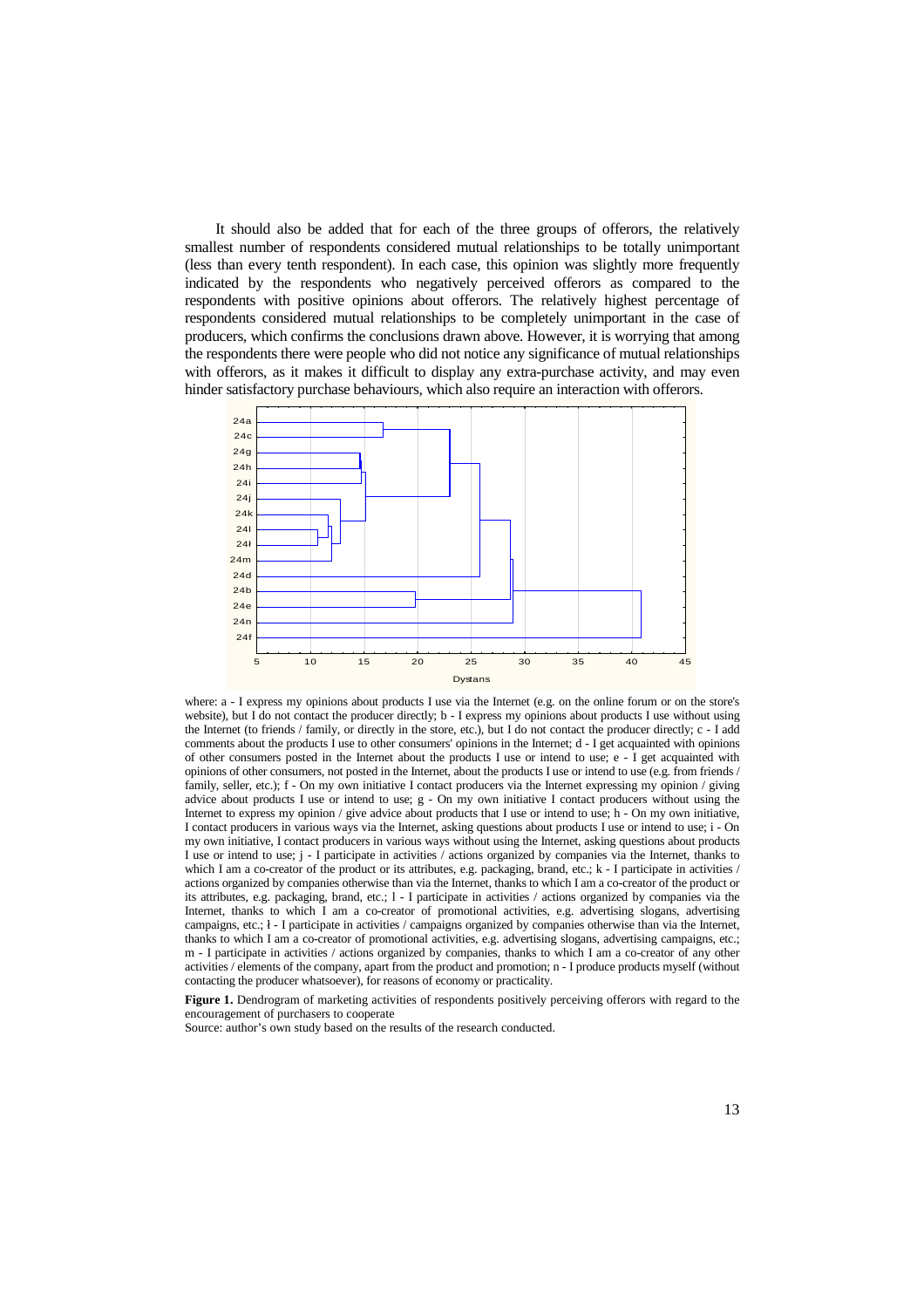Taking into consideration the fact that the activity of contemporary purchasers often goes beyond purchase behaviour itself, fifteen forms of activity displayed in relationships with other purchasers and in relationships with offerors were analyzed. The forms were analyzed due to the perception of offerors regarding their effectiveness of activating purchasers. The results obtained in the cluster analysis, presented in the form of a dendrogram (Figure 1), indicate that in the case of respondents who positively perceived offerors as the initiators of purchase activity, clusters with the shortest distance (not exceeding 20) appeared for the variables reflecting the following forms of activities: online and offline creation behaviour inspired by the offerors associated with the co-creation of promotional elements ('l' and 'ł'), online and offline communication behaviours undertaken in relationships with offerors in a spontaneous manner ('g' and 'h'), online communication behaviour of inter-purchase nature ('a' and 'c') and offline communication behaviours of Inter-purchase nature ('b' and 'e').

Taking into consideration the forms of marketing activity displayed by the respondents who negatively perceived offerors as initiators of purchasers' extra-purchase behaviour, only three clusters were identified with a distance of less than 20, with none of the clusters being less than 15 (Figure 2). It is worth recalling that in the case of the respondents who positively perceived offerors, the distance of two clusters was smaller than the value of 15. Comparing the results obtained for both groups of respondents, other differences can also be noticed. They include, among others, the specificity of behaviours creating the identified clusters of the smallest distance. Each of the three clusters distinguished for the respondents unfavourably perceiving offerors included two behaviours displayed in the relationships with offerors. Two clusters included online and offline creativity behaviours inspired by offerors (concerning, respectively, the cocreation of extra-product elements of an offer – 'ł' and 'm' and the co-creation of the product – 'j' and 'k'), and one cluster included spontaneous communication behaviours undertaken on the Internet ('f' and 'h'). It is worth noting that in the case of the respondents who positively perceived offerors, the activity marked with the 'f' symbol did not enter into any cluster, whereas in relation to the persons who negatively evaluated offerors, a variable which did not enter into any cluster was the variable with the 'n' symbol, referring to the independent production of goods. This variable was included in the analysis only because it is considered to be a prosumer activity by some authors<sup>19</sup>. However, the independent production of goods does not have the features of a prosumer activity<sup>20</sup>, as it does not require entering into relationships with other entities.

As can be noticed, the respondents engaged in marketing activity in their relationships with offerors, and did not display any marketing activity in relationships with other purchasers. This indicates a rather homogeneous nature of those behaviours taking into consideration the entities with which the respondents cooperate. Homogeneity also occurred in relation to the specificity of behaviours regarding the

l

<sup>&</sup>lt;sup>19</sup> The authors include, among others J. Bednarz (J. Bednarz:P Prosumpcja jako rezultat zmian zachodzących w zachowaniach konsumentów na przykładzie przemysłu spożywczego. "Studia Oeconomica Posnaniensia" 2017, vol. 5, no. 1, pp. 7-24) and A. Murawska i H. Długosz (A. Murawska, H. Długosz: Prosumpcja jako forma aktywności konsumentów na rynku dóbr i usług, "Handel Wewnętrzny" 2018, vol. 4, pp. 241-251).

<sup>20</sup> A. Baruk: Prosumpcja jako wielowymiarowe zachowanie rynkowe. Zakres aktywności marketingowej współczesnych nabywców, PWE, Warszawa 2017.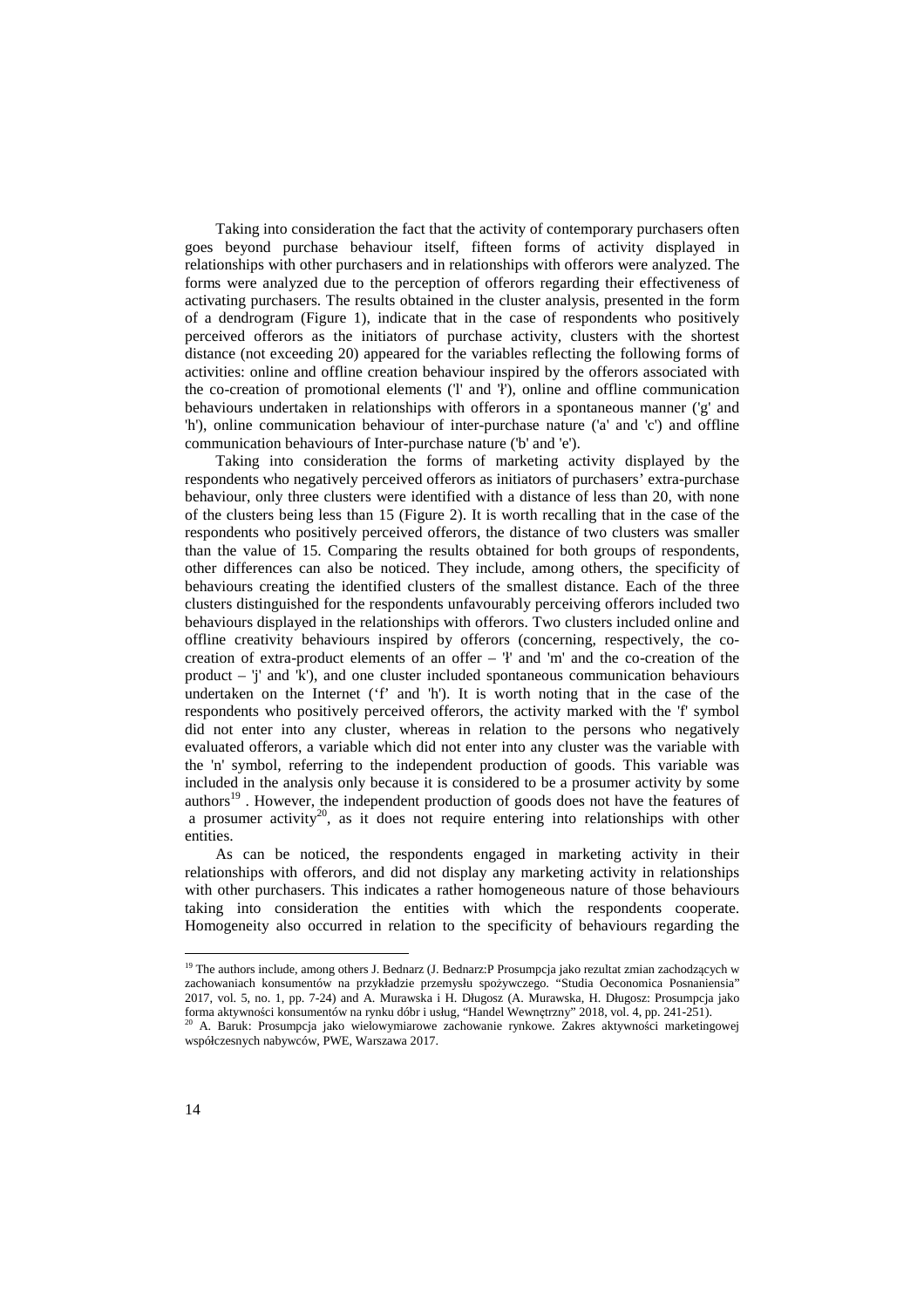scope and the level of purchaser activity, as each of the identified clusters included variables reflecting either exclusively communication behaviours or exclusively creation behaviours, as well as regarding the sources of inspiration for an activity, which included either exclusively spontaneous behaviours or exclusively inspired behaviours. The only feature clearly distinguishing the forms of activity undertaken by the respondents was the environment in which a particular activity was displayed. Most clusters included variables reflecting online and offline behaviour.



where: markings from 'a' to 'n' as in Figure 1

**Figure 2.** Dendrogram of marketing activities of respondents negatively perceiving offerors with regard to the encouragement of purchasers to cooperate

Source: author's own study based on the results of the research conducted.

The article also made an attempt to answer the question of whether the perception of offerors as the initiators of purchaser activity was a feature differentiating the respondents' answers regarding the forms of their marketing activity. The Kruskal-Wallis test was applied for this purpose. The results of the Kruskal-Wallis test indicate that statistically significant differentiation occurred only in the case of two behaviours (Table 2) – inter-purchase behaviour ('e') and behaviour displayed in relationships with offerors ('f'). The level of significance 'p' was less than the accepted limit value of 0.05 only for those two forms of activity.

Those behaviours also vary in terms of the environment in which they occur. The inter-purchase behaviour takes place outside the Internet, and behaviour displayed in relationships with offerors occurs in the virtual world. Similarities, in turn, include the scope and the level of activity, since both behaviours have the nature of a communication activity. In the case of the respondents, the research hypothesis is therefore valid only with regard to the two behaviours mentioned.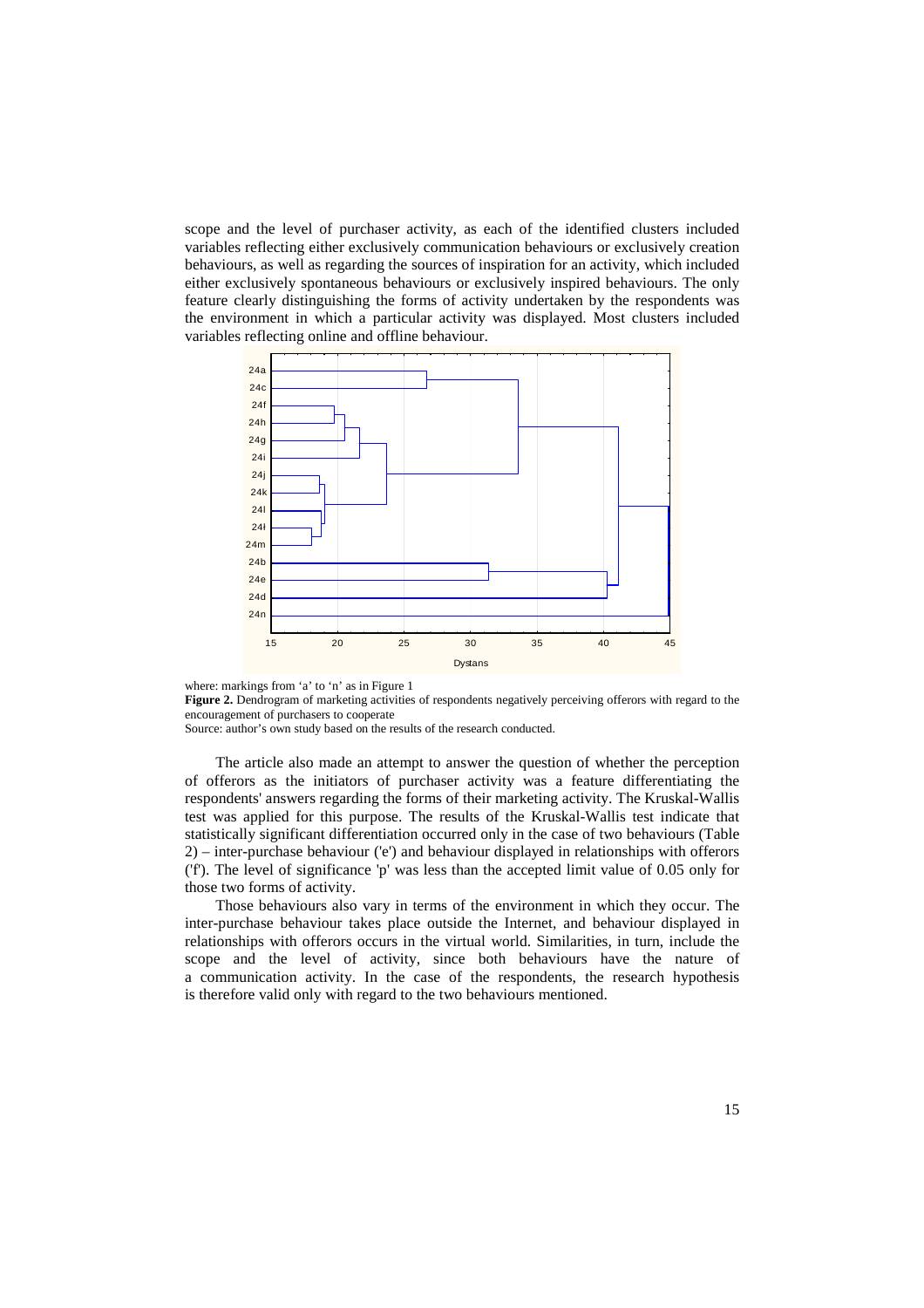| The analysed | <b>Effective encouragement of</b> | The value of the Kruskal- | The level of     |
|--------------|-----------------------------------|---------------------------|------------------|
| variable     | purchasers to cooperate           | <b>Wallis</b> test        | significance 'p' |
| $\mathbf a$  | yes                               | 524.46                    | 0.187703         |
|              | no                                | $\overline{499.12}$       |                  |
| $\mathbf b$  | yes                               | 519.23                    | 0.342204         |
|              | no                                | 501.48                    |                  |
| $\mathbf c$  | yes                               | 531.20                    | 0.067665         |
|              | no                                | 496.08                    |                  |
| d            | yes                               | 497.48                    | 0.472093         |
|              | no                                | 511.29                    |                  |
| e            | yes                               | 539.93                    | 0.01013          |
|              | no                                | 492.14                    |                  |
| f            | yes                               | 536.87                    | 0.018486         |
|              | no                                | 493.52                    |                  |
|              | yes                               | 514.81                    | 0.536014         |
| g            | no                                | 503.48                    |                  |
|              | yes                               | 508.68                    | 0.894863         |
| $\mathbf h$  | no                                | 506.24                    |                  |
|              | yes                               | 515.91                    | 0.484759         |
| $\mathbf{i}$ | no                                | 502.98                    |                  |
|              | yes                               | 522.29                    | 0.229074         |
| j            | no                                | 500.10                    |                  |
| $\bf k$      | yes                               | 516.73                    | 0.444693         |
|              | no                                | 502.61                    |                  |
| $\mathbf{1}$ | yes                               | 510.32                    | 0.793519         |
|              | no                                | 505.50                    |                  |
|              | yes                               | 516.97                    | 0.433457         |
| ł            | no                                | 502.50                    |                  |
|              | yes                               | 521.51                    | 0.258558         |
| m            | no                                | 500.45                    |                  |
|              | yes                               | 532.39                    | 0.057096         |
| $\mathbf n$  | no                                | 495.54                    |                  |

**Table 2.** Results of the analysis of the significance of differences between the forms of respondents' prosumer activity due to the perception of offerors regarding the effective encouragement of purchasers to cooperate

where: markings from 'a' to 'n' as in Figure 1

Source: author's own study based on the results of the research conducted.

## **Conclusions**

Based on the presented considerations, it can be concluded that good relationships with offerors were an important aspect of participation in the consumer market for the majority of respondents. This was especially evident in the case of relationships with service providers and traders. One of the elements reflecting mutual relationships was the perception of offerors by purchasers. As is seen from the research conducted, offeror image referring to actions taken by offerors to initiate cooperation with purchasers was a factor that clearly shaped the scope of marketing activity of the respondents. The respondents who positively perceived offerors as the initiators of purchaser activity displayed a different scope of creation and communication behaviour, as compared to the respondents who negatively evaluated offerors, which is confirmed by the dendrograms obtained as a result the cluster analysis that was applied. However, as far as the differentiation of responses concerning particular forms of marketing activity due to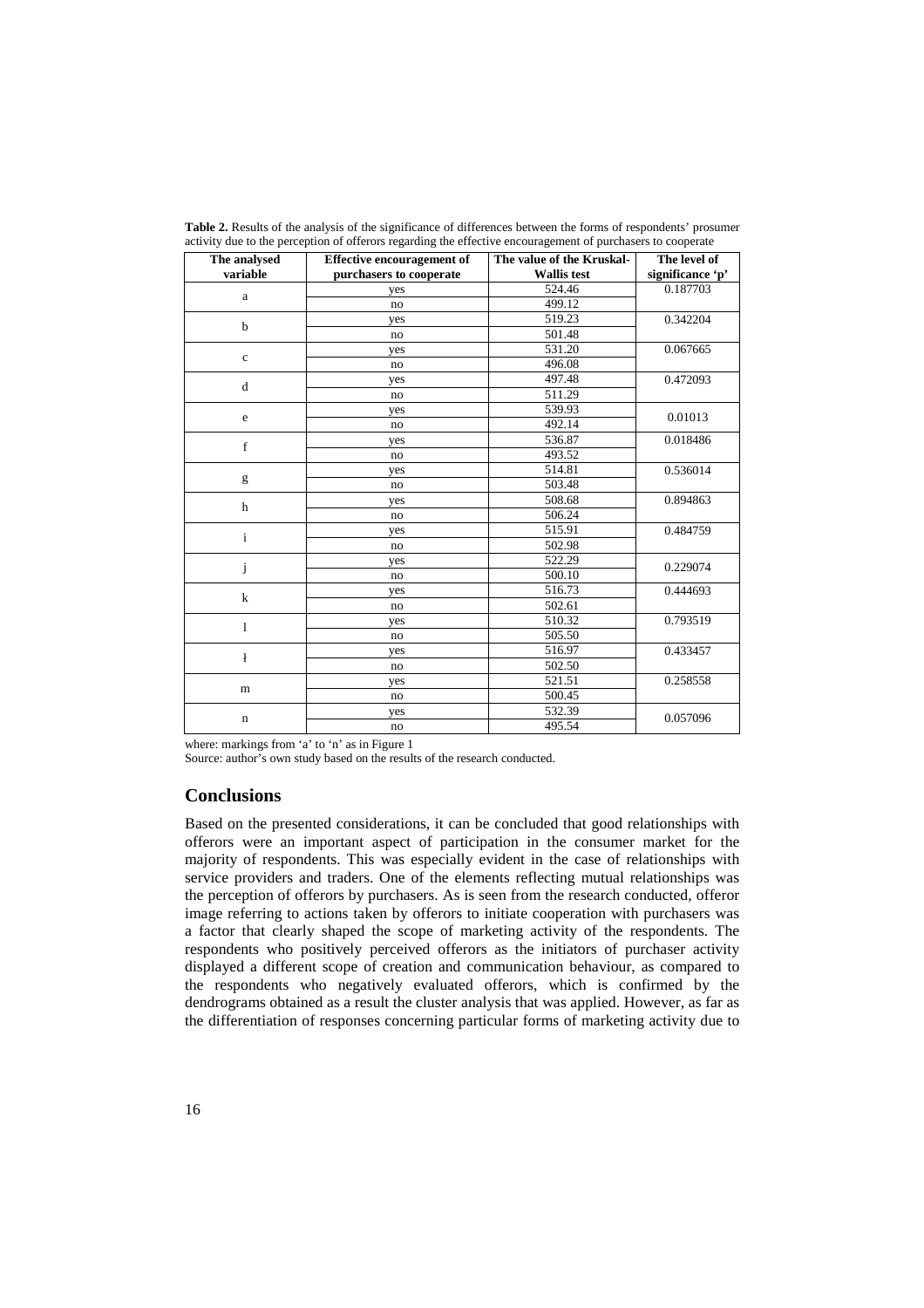the perception of offerors in the aforementioned role, it was statistically significant in the case of two behaviours.

Obviously, the research has certain limitations. They include, among others, the subject scope of the research (the representatives of adult purchasers only), the geographical range (the representatives of Polish purchasers only) and the object scope (the selected aspects of prosumer activity and the selected elements of relationship and image context). An attempt to eliminate the limitations will guide the future research, the scope of which will be extended to persons under 18 years old, representatives of purchasers from other countries and other forms of prosumer activity of contemporary final purchasers.

#### **References**

Aral S., Dellarocas C., Godes D.: Social Media and Business Transformation: A Framework for Research. "Information Systems Research" 2013, vol. 24, no. 1.

Baruk A.: Prosumpcja jako wielowymiarowe zachowanie rynkowe. Zakres aktywności marketingowej współczesnych nabywców, PWE, Warszawa 2017.

Bednarz J.: Prosumpcja jako rezultat zmian zachodzących w zachowaniach konsumentów na przykładzie przemysłu spożywczego. "Studia Oeconomica Posnaniensia" 2017, vol. 5, no. 1.

Chatterjee P.: Multiple‐channel and cross‐channel shopping behavior: role of consumer shopping orientations. "Marketing Intelligence & Planning" 2010, vol. 28, iss. 1.

Churchill G. A.: Badania marketingowe. Podstawy metodologiczne, Wydawnictwo Naukowe PWN, Warszawa 2002.

Darolt M. R., Lamine C., Brandenburg A., De Cléofas Faggion Alencar M., Abreu L. S.: Alternative food networks and new producer-consumer relations in France and in Brazil. "Ambiente & Sociedade" 2016, vol. XIX, no. 2.

Dujarier M.-A.: The activity of consumer: Strengthening, transforming, or contesting capitalism? "The Sociological Quarterly" 2015, no. 56.

Gensler S., Verhoef P. C., Bohm M.: Understanding consumers' multichannel choices across the different stages of the buying process. "Marketing Letter" 2012, vol. 23.

Grubor A., Marić D.: Contemporary consumer in the global environment. CBU International Conference on Innovation, Technology Transfer and Education, March 25-27, 2015, Prague.

Hansen A. M., Kraemmergaard P., Mathiassen L.: Rapid Adaptation in Digital Transformation: a Participatory Process for Engaging IS and Business Leaders. "MIS Quarterly Executive" 2011, vol. 10, no 4.

http://www.statystyka.az.pl/test-anova-kruskala-wallisa.php (accessed: 07.01.2019).

Leahy R.: Relationships in fast moving consumer goods markets: The consumers' perspective. "European Journal of Marketing" 2011, vol. 45, no. 4.

Lipowski M., Angowski M.: Gender and Consumer Behaviour in Distribution Channels of Services. "International Journal of Synergy and Research" 2016, vol. 5.

Lucas H. C., Agarwal R., Clemons E. K., El Sawy O. A., Weber B.: Impactful Research on Transformational Information Technology: an Opportunity to Inform New Audiences. "MIS Quarterly" 2013, vol. 37, no. 2.

Martínez-Cañas R., Ruiz-Palomino P., Linuesa-Langreo J., Blázquez-Resino J. J.: Consumer Participation in Co-creation: An Enlightening Model of Causes and Effects Based on Ethical Values and Transcendent Motives. "Frontiers in Psychology" 2016, vol. 7.

Maye D.: Moving Alternative Food Networks beyond the Niche. "International Journal of Sociology of Agriculture and Food" 2013, vol. 20, no. 3.

Murawska A., Długosz H.: Prosumpcja jako forma aktywności konsumentów na rynku dóbr i usług. "Handel Wewnętrzny" 2018, vol. 4.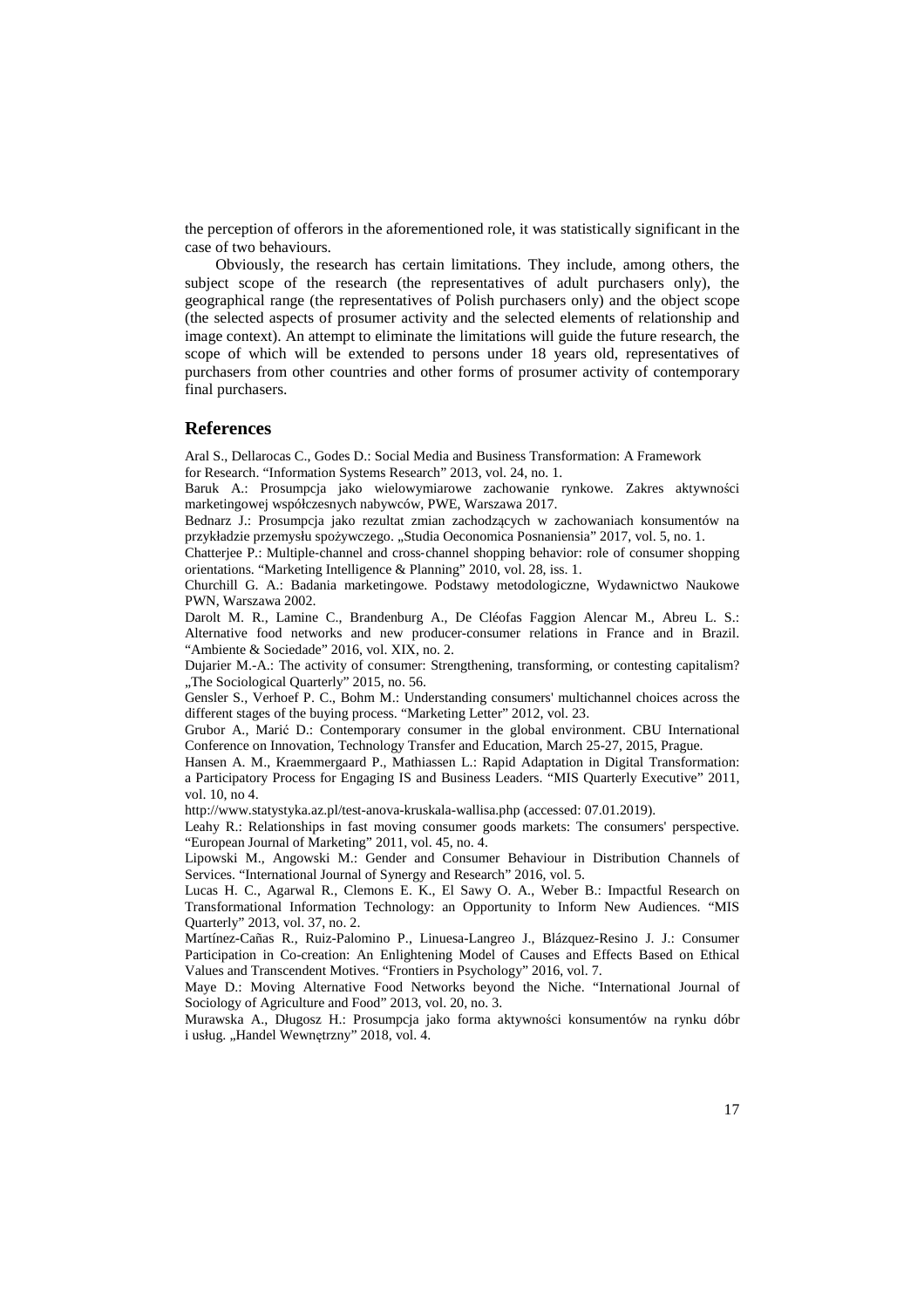Oestreicher-Singer G., Zalmanson L.: Content or Community? A Digital Business Strategy for Content Providers in the Social Age. "MIS Quarterly" 2013, vol. 37, no. 2.

Pastuchova E., Vaclavıkova S.: Cluster analysis - data mining technique for discovering natural groupings in the data. "Journal of Electrical Engineering" 2013, vol. 64, no. 2.

Piccinini E., Gregory R. W., Kolbe L. M.: Changes in the Producer-Consumer Relationship - Towards Digital Transformation. 12th International Conference on Wirtschaftsinformatik, March 4-6 2015, Osnabrück, Germany, https://www.researchgate.net/publication/277325460 (accessed: 02.02.2019).

Ritzer G., Dean P., Jurgenson N.: The Coming Age of the Prosumer. "American Behavioral Scientist" 2012, vol. 56, no. 4.

Setia P., Venkatesh V., Joglekar S.: Leveraging Digital Technologies: How Information Quality Leads to Localized Capabilities and Customer Service Performance. "MIS Quarterly" 2013, vol. 37, no. 2.

Szreder M.: Losowe i nielosowe próby w badaniach statystycznych. "Przegląd Statystyczny" 2010, no. 4.

Yogesh F., Yesha M.: Effect of social media on purchase decision. "Pacific Business Review International" 2014, vol. 6, iss. 11.

Zecca F., Rastorgueva N.: Trends and Perspectives of the Information Asymmetry Between Consumers and Italian Traditional Food Producers. "Recent Patents on Food, Nutrition & Agriculture" 2016, vol. 8, no. 1.

Ziemba E., Eisenbardt M.: The ways of prosumers' knowledge sharing with organizations. "Interdisciplinary Journal of Information, Knowledge and Management" 2018, vol. 13.

## **Aktywność prosumpcyjna współczesnych nabywców finalnych a relacje łączące ich z oferentami**

#### **Streszczenie**

Artykuł ma character opracowania teoretyczno-empirycznego. Do przygotowania części teoretycznej wykorzystano metodę analizy poznawczo-krytycznej światowej literatury przedmiotu z zakresu marketingu i zachowań konsumenckich. Wyniki tej analizy pozwoliły na zidentyfikowanie luki wiedzy i luki badawczej. Dotychczas bowiem nie analizowano zakresu aktywności nabywców w kontekście relacyjno-wizerunkowym, zwłaszcza w odniesieniu do sposobu postrzegania oferentów jako inicjatorów komunikacyjnych i kreatywnych zachowań nabywców. Dlatego też, celem artykułu było określenie znaczenia, jakie mają wzajemne relacje między nabywcami, a oferentami w odniesieniu do zakresu aktywności nabywców finalnych. Weryfikacji poddano hipotezę badawczą mówiącą, iż sposób postrzegania oferentów jako inicjatorów aktywności nabywców finalnych różnicuje jej zakres. Dążąc do osiągnięcia wymienionego celu oraz sprawdzenia sformułowanej hipotezy przeprowadzono ogólnopolskie badania empiryczne, podczas których do zebrania danych pierwotnych wykorzystano metodę badania ankietowego. Zebrane dane pierwotne poddano analizie statystycznej, w trakcie której zastosowano metodę analizy skupień oraz test Kruskala-Wallisa. Okazało się, że dla większości ankietowanych dobre relacje z oferentami były ważne lub wręcz bardzo ważne. Sposób postrzegania oferentów miał znaczenie, jeśli chodzi o zakres form aktywności marketingowej nabywców. Jednak o zróżnicowaniu statystycznie istotnym można mówić w przypadku dwóch form aktywności. Tym samym więc stwierdzenie zawarte w hipotezie badawczej w przypadku respondentów okazało się prawdziwe tylko dla nich.

**Słowa kluczowe**: nabywca finalny, relacje, oferent, prosumpcja **JEL Codes**: M31